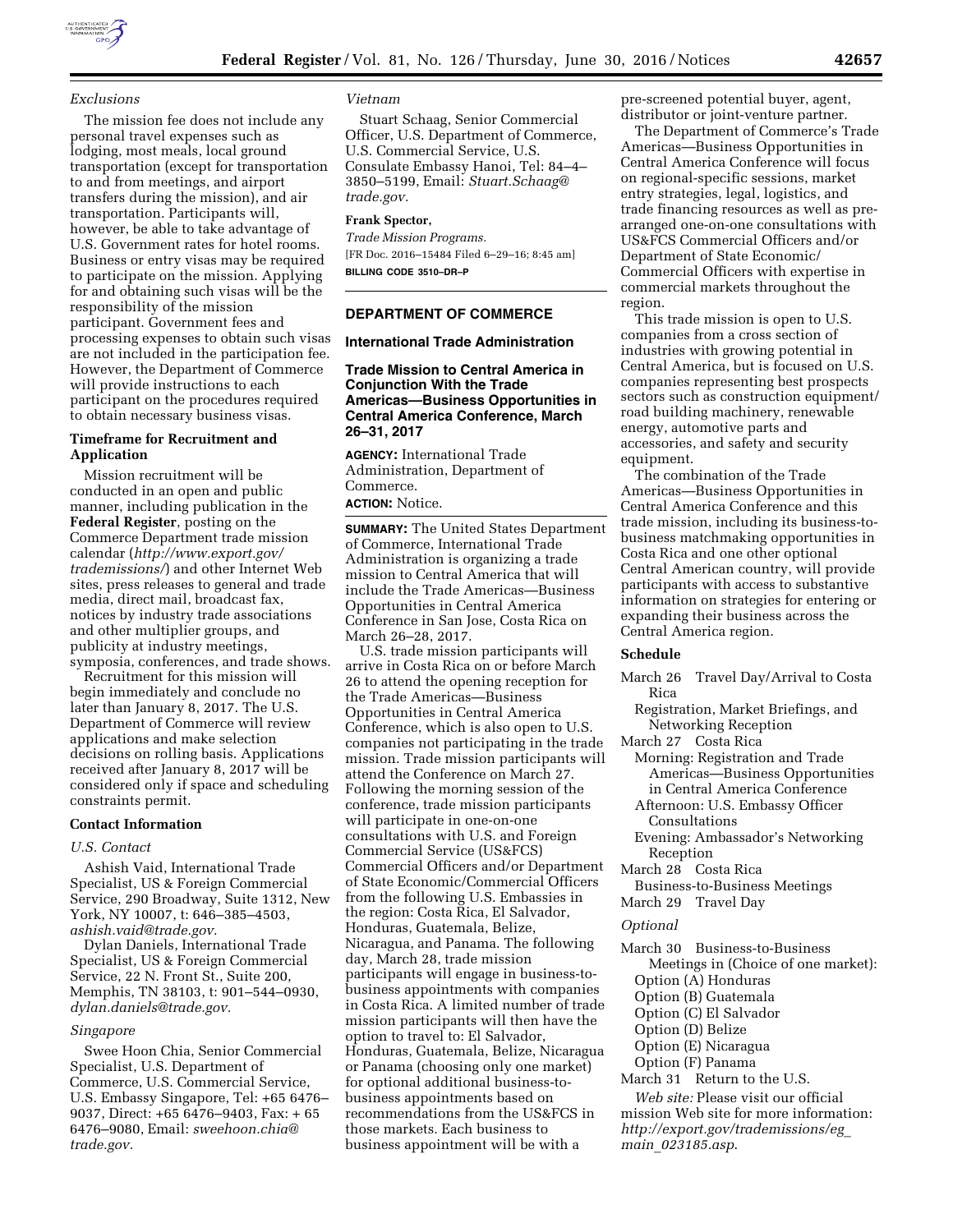# **Participation Requirements**

All parties interested in participating in the U.S. Department of Commerce Trade Mission to Central America must complete and submit an application package for consideration by the Department of Commerce. All applicants will be evaluated on their ability to meet certain conditions and best satisfy the selection criteria as outlined below.

A minimum of 30 companies and/or trade associations will be selected to participate in the mission from the applicant pool on a first-come, firstserved basis. The total number of U.S. companies that may be selected for each country will be limited as follows: 30 companies for Costa Rica, 10 companies for Guatemala, 10 companies for El Salvador; 4 companies for Belize; 12 companies for Honduras; 10 companies for Nicaragua; and 15 companies for Panama.

Additional participants may be accepted based on available space. U.S. companies and/or trade associations already doing business in or seeking business in Costa Rica, El Salvador, Belize, Guatemala, Honduras, Nicaragua and Panama for the first time may apply.

#### **Fees and Expenses**

After a company has been selected to participate in the mission, a payment to the Department of Commerce in the form of a participation fee is required.

• For business-to-business meetings in Costa Rica only (not traveling to an additional trade mission country), the participation fee will be \$2,100 for a small or medium-sized enterprise  $(SME)^*$  and \$3,300 for a large firm.\*

• For business-to-business meetings in Costa Rica and one other market, *i.e.*  El Salvador OR Honduras OR Guatemala OR Belize OR Nicaragua, OR Panama, the participation fee will be \$3,100 for a small or medium-sized enterprise  $(SME)^*$  and \$4,300 for a large firm.\*

\* An SME is defined as a firm with 500 or fewer employees or that otherwise qualifies as a small business under SBA regulations. Parent companies, affiliates, and subsidiaries will be considered when determining business size (See *[https://www.sba.gov/](https://www.sba.gov/content/what-are-small-business-size-standards)  [content/what-are-small-business-size](https://www.sba.gov/content/what-are-small-business-size-standards)[standards](https://www.sba.gov/content/what-are-small-business-size-standards)*).

The above trade mission fees include the \$450 participation fee for the Trade Americas—Business Opportunities in Central America Conference to be held in San Jose, Costa Rica on March 26–28, 2017.

An additional representative for both SMEs and large firms will require an additional fee of \$450.

### **Application**

All interested firms and associations may register via the following link: *[https://emenuapps.ita.doc.gov/ePublic/](https://emenuapps.ita.doc.gov/ePublic/TM/7R0M) [TM/7R0M](https://emenuapps.ita.doc.gov/ePublic/TM/7R0M)*.

### **Exclusions**

The mission fee does not include any personal travel expenses such as lodging, most meals, local ground transportation (except for transportation to and from meetings, and airport transfers during the mission), and air transportation. Participants will, however, be able to take advantage of U.S. Government rates for hotel rooms. Electronic visas are required to participate on the mission, which are easily obtainable online. Applying for and obtaining such visas will be the responsibility of the mission participant. Government fees and processing expenses to obtain such visas are not included in the participation fee. However, the Department of Commerce will provide instructions to each participant on the procedures required to obtain necessary business visas.

### **Timeline for Recruitment and Applications**

Mission recruitment will be conducted in an open and public manner, including publication in the **Federal Register**, posting on the Commerce Department trade mission calendar (*[http://export.gov/](http://export.gov/trademissions) [trademissions](http://export.gov/trademissions)*) and other Internet Web sites, press releases to the general and trade media, direct mail, broadcast fax, notices by industry trade associations, and other multiplier groups and announcements at industry meetings, symposia, conferences, and trade shows.

Recruitment for the mission will begin immediately and conclude no later than January 31, 2017. The U.S. Department of Commerce will review applications and make selection decisions on a rolling basis beginning 14 days after publication of this **Federal Register** notice, until the minimum of 30 participants is selected. After January 31, 2017, applications will be considered only if space and scheduling constraints permit.

### **Conditions for Participation**

• An applicant must submit a completed and signed mission application and supplemental application materials, including adequate information on the company's products and/or services, primary market objectives, and goals for participation. Applicant should specify in their application and supplemental materials which trade mission stops they are interested in participating in. If

the Department of Commerce receives an incomplete application, the Department may reject the application, request additional information, or take the lack of information into account when evaluating the applications.

• Each applicant must also certify that the products and services it seeks to export through the mission are either produced in the U.S., or, if not, marketed under the name of a U.S. firm and have at least 51% U.S. content of the value of the finished product or service. In the case of a trade association or trade organization, the applicant must certify that, for each company to be represented by the trade association or trade organization, the products and services the represented company seeks to export are either produced in the United States, or, if not, marketed under the name of a U.S. firm and have at least 51% U.S. content.

The following criteria will be evaluated in selecting participants:

• Suitability of a firm's or service provider's (or in the case of a trade association/organization, represented firm or service provider's) products or services to these markets.

• Firm's or service provider's (or in the case of a trade association/ organization, represented firm or service provider's) potential for business in the markets, including likelihood of exports resulting from the mission.

• Consistency of the firm's or service provider's (or in the case of a trade association/organization, represented firm or service provider's) goals and objectives with the stated scope of the mission.

Diversity of company size, sector or subsector, and location may also be considered during the review process.

Referrals from political organizations and any documents containing references to partisan political activities (including political contributions) will be removed from an applicant's submission and not considered during the selection process.

# **FOR FURTHER INFORMATION CONTACT:**

Jessica Gordon, International Trade Specialist, U.S. Export Assistance Center—Jackson, MS, *[Jessica.Gordon@](mailto:Jessica.Gordon@trade.gov) [trade.gov](mailto:Jessica.Gordon@trade.gov)*, Tel: 601–373–0784.

Diego Gattesco, Director, U.S. Export Assistance Center—Wheeling, WV, *[Diego.Gattesco@trade.gov](mailto:Diego.Gattesco@trade.gov)*, Tel: 304– 243–5493.

Aileen Nandi, Regional Senior Commercial Officer, U.S. Commercial Service—El Salvador, *[Aileen.Nandi@](mailto:Aileen.Nandi@trade.gov) [trade.gov.](mailto:Aileen.Nandi@trade.gov)*